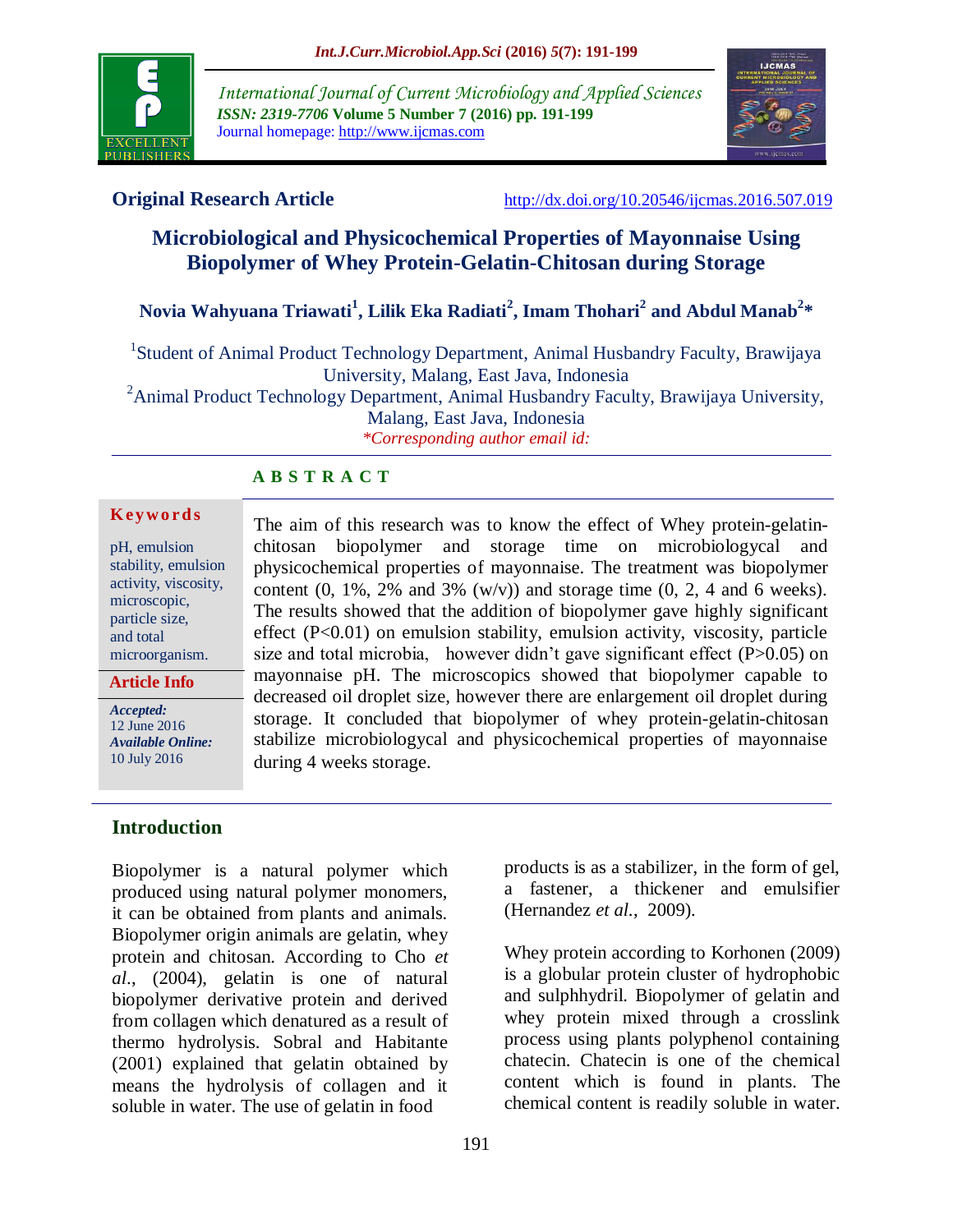Hernandez-balada *et al*., (2009) explained that the purpose of crosslink addition is stabilization an emulsion and increase viscosity. Previous research conducted by Liang and Xu (2001), that tea catechin capable to stabilize cream because catechin may be act as a crosslink agent. According to Wu *et al*., (2013), that catechin have ability through interaction with milk protein. Rahayu *et al*., (2015) noted that whey protein and gelatin crosslinked is capable to raising molecular weights of whey protein and gelatin. Li *et al*., (2009) explained that crosslink method can be shown with an increase in molecules weight of a biopolymer.

Whey protein and gelatin crosslinked biopolymer need to be added with chitosan to increase biopolymer properties. Chitosan is a natural product obtained from shrimp exosceletons. Chitosan processed using alkaline deacetilation and potential as a preservative of certain kinds of food (Rhoades and Roller, 2000). Characteristic of chitosan as described by Tamura *et al*. (2002), that the more acetyl group is missing from the polymer chitin, the more strong interactions between ion and hydrogen bonds and peroxide. Chitosan potential as an antibacterial agent because of an enzyme lysosyme aminopolysachcharide act as delayed microbes growth (Cruz *et al*., 2012), and as a forming good texture (Tang *et al*., 2007).

Mayonnaise is food products which have low emulsion stability during storage. Mayonnaise is a vegetable oils emulsion in an acid that stabilized by lecithin, egg yolk lipoprotein that acts as an emulsifier agent (Gaonkar *et al*., 2010). Mayonnaise emulsion is stable with egg yolk addition as an emulsifier, because lecithin which contained in egg yolk act as emulsifier (Davis and Reeves, 2002). Instability an emulsion resulting in the separation oil and vinegar caused increasing microbes growth of food products (Morhsed, 2011).

The benefit of mixing crosslinked gelatinwhey protein biopolymer with chitosan as emulsifier and antimicrobial agent, the biopolymers to be added to mayonnaise for maintaining emulsion stability and inhibit microbial growth of mayonnaise during storage.

# **Materials and Methods**

# **Material**

Gelatin (Gelita NZLTD), Whey protein isolated (Musclefeastindo), Chitosan. NaN<sub>3</sub> (Merck) (to retard spoilage), sodium carbonate, soy bean oil, sodium dedocyl sulfate (Merck), buffer pH 4 and pH 7, acetic acid (Merck), bromphenol blue (Merck), rhodamin, PCA (Oxoid), pepton (Oxoid). The tool used were spectrophotometer, pH meters, Particle Size Analyser (PSA), autoclave, waterbath, incubator, microscope fluorescence, viscometer, test tube.

# **Methods**

## **Formulated mayonnaise**

Formulated mayonnaise shown at Table 1.

## **Mayonnaise manufacturing (Thaiudom and Kallaya, 2011)**

- 1. Yolks, sugar, salt and water shaken with a mixer at 1150 rpm speed for 5 minutes
- 2. Add vinegar and mix using mixer at 400 rpm speed for 5 minutes
- 3. Mixed biopolymer with soy bean oil on a mixer at 1150 rpm speed for 4-5 minutes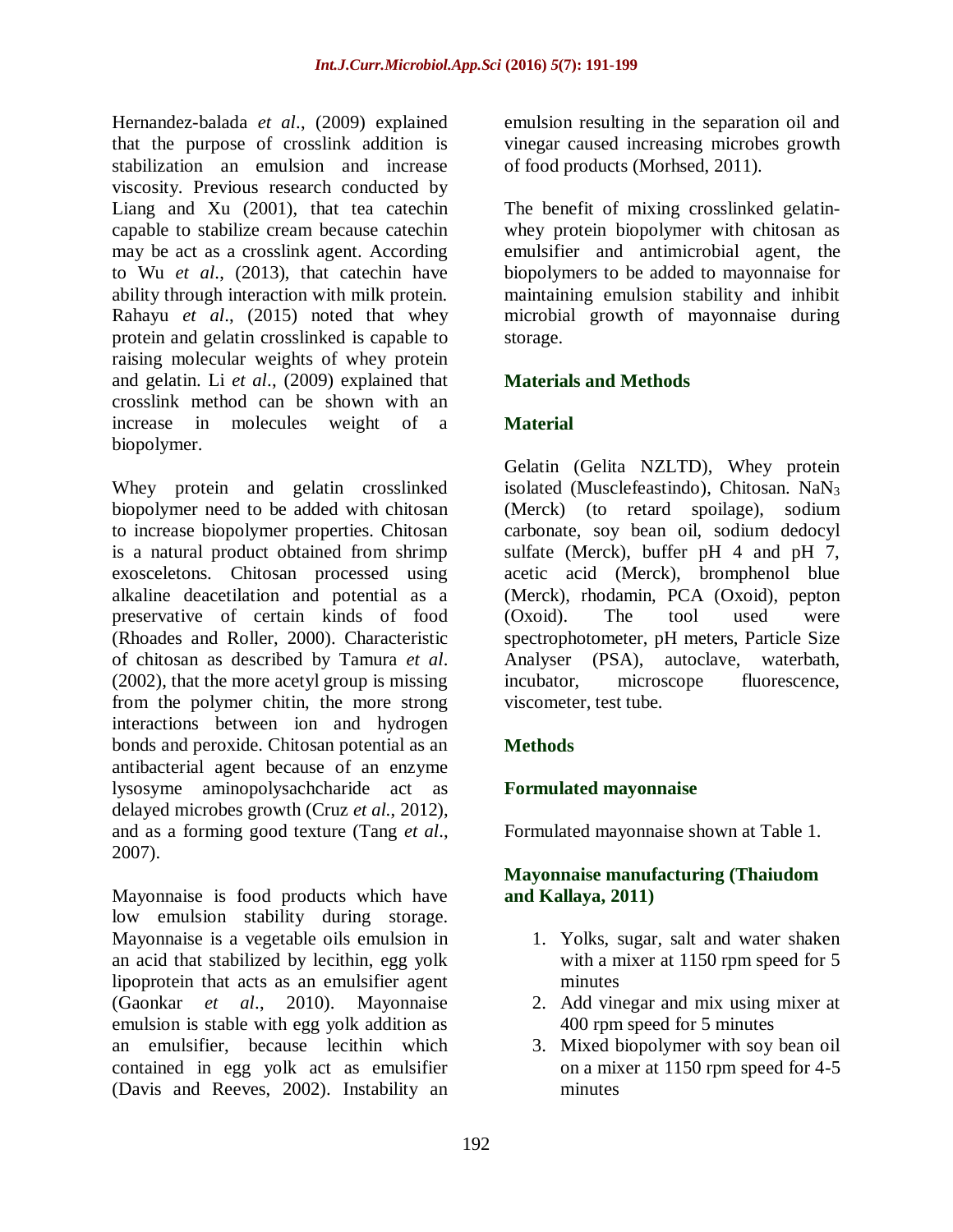- 4. Step 2 and 3 mixed with a mixer at 1150 rpm speed for 1-5 minutes
- 5. Finnaly, added soy bean oils slowly and done mixing with a mixer on 1150-1750 rpm speed for 10 minutes

## **Preparation of biopolymer of crosslinked gelatin-whey protein and chitosan**

Add 1 g chitosan on solution containing 10 ml acetic acid and 30 ml aquadest, stirred at temperature 50°C until homogen. Add chitosan solution to biopolymer of crosslinked gelatin and whey protein crosslink with concentration 10:15 (b/v) at temperature 50°C. The mixture storage for 24 h at room temperature, furthermore at at 4°C for 24 h and returned to room temperature (Thaiudom and Kallaya, 2011).

## **Emulsion stability and emulsion activity measurement**

Emulsion stability index (ESI) defined as the ability of a product to maintain the quality, strength and purity products (El–Kheir *et al*., 2008). Emulsion stability is a capacity to sustain physical properties or emulsion the material. Emulsion activity index (EAI) was determined as describe by Zheng and Jiang (2014) with a slight modification and emulsion stability index (ESI). The procedure of emulsion stability index (ESI) was sample mixed with soy bean oils at 1 min, then it was mixed thoroughly for 10 s using a vortex mixer with 0.1% SDS diluted 100-fold. After that emulsion were wait at 10 minutes. The resulting dispersion was measured using spectrophotometer (El– Kheir *et al*., 2008).

ESI (%) =  $A_{10}/A_0 \times 100$ 

Where:  $A_0 = A_{500}$  at time of 0 minutes,  $A_{10} = A_{500}$  at time of 10 minutes EAI  $(m^2/g) = (2 \times 2.303 \times A \times DF)$  / I x C

Where;  $A = A_{500}$ ,  $DF =$  dilute factor (100), I  $=$  path length of cuvette (m),  $x = oil$ volume fraction,  $C =$  sample concentration

### **Viscosity measurement**

100 ml of mayonnaise placed in to container sample. Immerse the spindle designated in the product specification into the sample to the groove on the spindle shaft. Do not allow air bubbles to be formed. Attach the spindle to the viscometer. The spindle should not touch the bottom or sides of the container and should be centered. Reconfirm that the viscometer is level (Aluko and McIntosh, 2005).

## **Microscopic observation**

Microscopic observation using fluorescent microscope to observe the mayonnaise structure. Add 0.015 g rhodamin B on 10 ml aquadest stirred until homogeneous. Stain 5 g mayonnaise using 100 μL rhodamin B. to test tube until homogeneous (Strauss and Gibson, 2004).

## **Determination of Microbes**

Enumeration of microbes in mayonnaise using pour plate method as total plate count (TPC). Mayonnaise with a serial dilution in sterilized pepton water (0.1%) poured into plates, and allowed PCA to solidify. The plates are then incubated at 37°C for 24 h, to permit microbial reproduction so that colonies develop that can be seen without the aid of a microscope. It is assumed that each bacterial colony arises from an individual cell that has undergone cell division. Therefore, by counting the number of colonies and accounting for the dilution factor, the number of bacteria in the original sample can be determined (Fardiaz, 1993):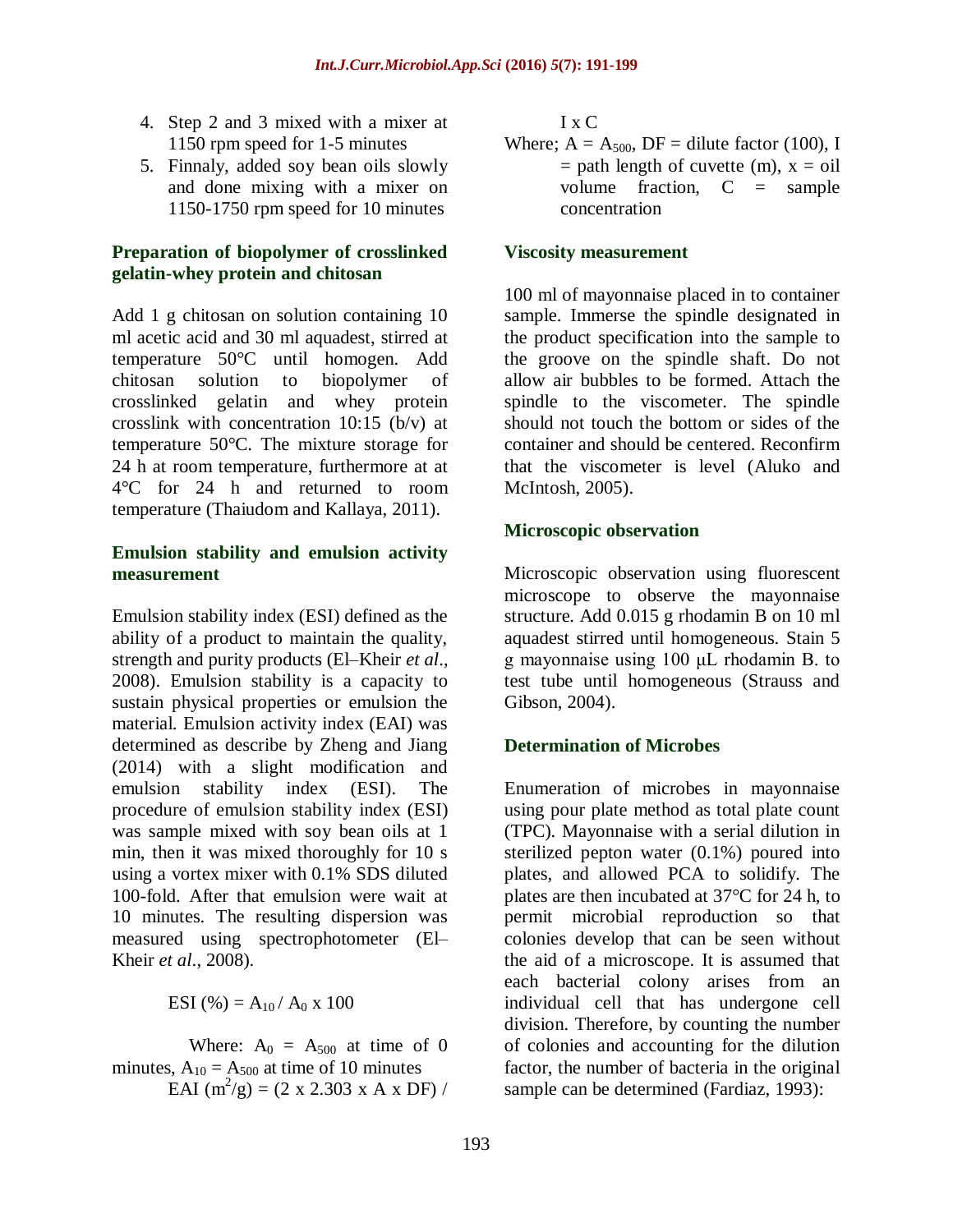colony per ml =  $\Sigma$  colony per plate  $(1/fp)$ where:  $\sum$  colony per plate : total of colony per plate fp : dilution

#### **Particle Size Distribution measurement**

Drop size distribution was determined by the Horiba LA 500 (Horiba Instrument, Irvine CA) laser diffraction particle size distribution analyzer, 5 g sample added 15 ml aquadest then mixed so homogeneous. The result of the analysis is a volume weight distribution over the size limits of the optical configuration used. The measurement using Particle Size Analyzer (PSA), that the principle of PSA using dynamic light scattering (DLS) (Gaonkar *et al*., 2010).

#### **pH Measurement**

Suwetja (2007) explained that the measurement of pH using pH meters. 10 g sample mixed with 20 ml aquadest during 1 minute, then measured pH using pH meters

#### **Result and Discussion**

#### **Emulsion Stability**

Whey protein-gelatin-chitosan biopolymer and storage time gave highly significant effect (P<0.01) on emulsion stability of mayonnaise.as shown at Table 2. Biopolymer addition at 1% and control decreased emulsion stability sharply during storage from 81.94 to 33.70 and 71.87 to 23.50 respectively, decreased gradually at 2% treatment from 91.94 to 56.89 and stabilize enough at 3% treatment from 98.91 to 71.42.

Higher emulsion stability of mayonnaise may be due to interaction between biopolymer component with fat or oil in mayonnaise. Whey protein and gelatin crosslinked may be more adsorbed on the surface of mayonnaise oil droplets, both of protein are emulsion forming and stabilizing agent, whereas chitosan as a polysaccharide used as thickening and water holding agents (Dickinson, 1992).

Polysaccharides have capacity to bind and immobilize a large amount of water stabilizing the emulsion (Koocheki, Kadkhodaee, Mortazavi, Shahidi, & Taherian, 2009) and reduce repulsion force between oil droplet thus affect the stability of an emulsion.

Lower emulsion stability of mayonnaise during storage may be due to decreasing of mayonnaise pH, acidification of aqueous phase of mayonnaise caused destabilization of electrostatic interaction between protein thereby decreasing the emulsion stability of mayonnaise.

#### **Emulsion activity**

Whey protein-gelatin-chitosan biopolymer and storage time gave highly significant effect (P<0.01) on emulsion activity of mayonnaise as shown at Table 2. Biopolymer stabilize emulsion activity during storage, however the biopolymer treatment at 3% gave higher emulsion activity of mayonnaise. Emulsion activity of mayonnaise using biopolymer at 0%, 1%, 2% and 3% gave emulsion activity 72.95, 75.65, 78.63, 82.62 m<sup>2</sup>/g respectively

The enhancement of emulsion activity may be act the crosslinked biopolymer as an emulsifier, according to Rahayu *et al* (2015), that whey protein and gelatin crosslinked capable to increasing emulsion activity. The higher concentration of biopolymer, the higher emulsion activity of mayonnaise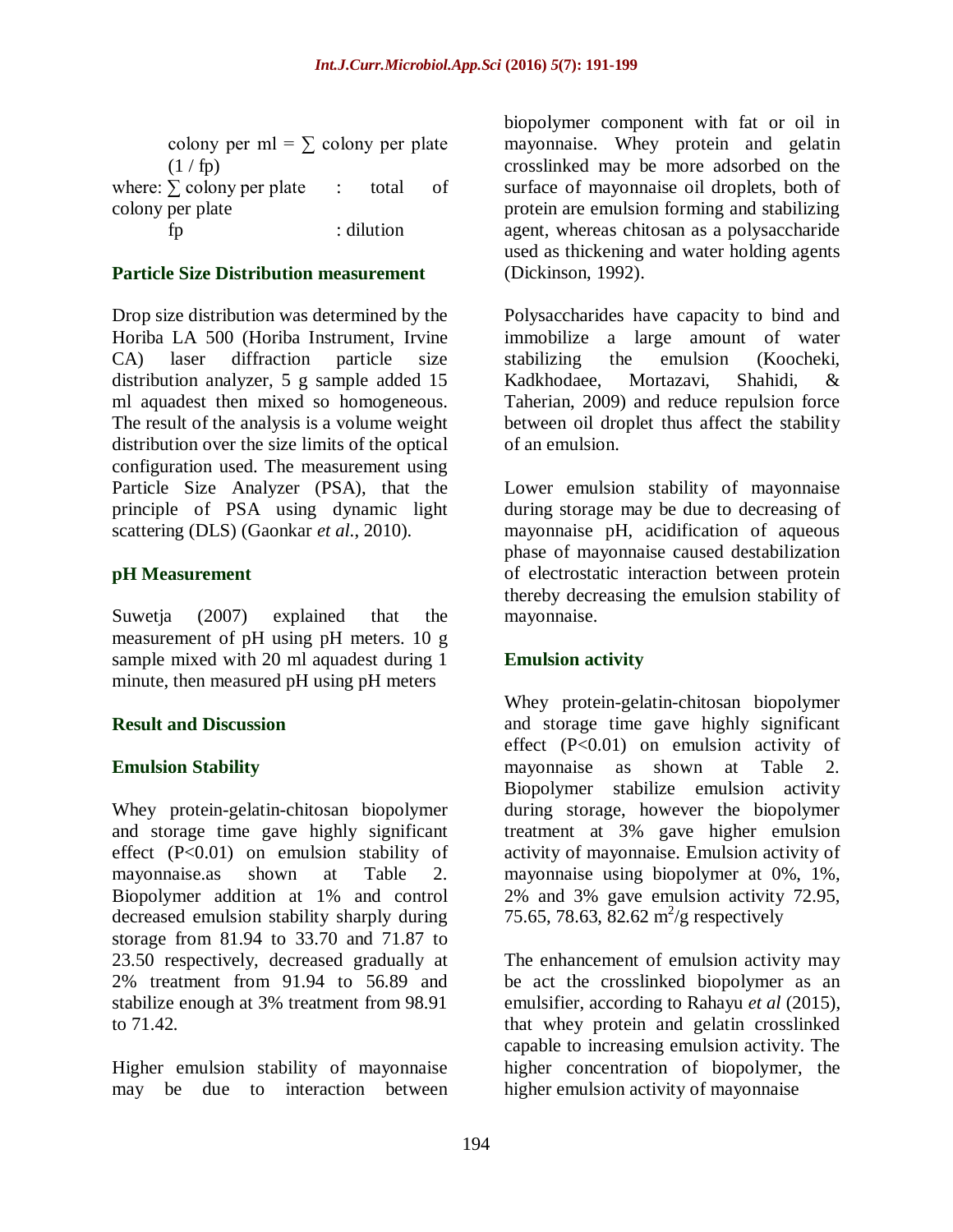# **Viscosity**

Whey protein-gelatin-chitosan biopolymer and storage time gave highly significant effect  $(P<0.01)$  on viscosity of mayonnaise as shown at Table 2. Biopolymer addition gave higher viscosity of mayonnaise than control, higher biopolymer gave higher viscosity of mayonnaise.

Biopolymer addition increased mayonnaise viscosity, however mayonnaise viscosity decreased during storage for all treatment. Increasing viscosity due to whey protein and gelatin crosslinked and chitosan contained in biopolymer have high capacity to bind free water and act as a stabilizer caused inhibition of continuous phase mobility.

Decreasing mayonnaise viscosity during storage attributed with decreasing mayonnaise pH, longer storage caused decreasing pH. Decreasing pH caused lowering water binding capacity of protein contained within biopolymer, at lower pH protein neutralized by acid and aggregate formed. Aggregate forming as an indicator increasing intermolecular interaction between protein, and decreasing water binding of protein. Decreasing viscosity during storage may be due to mayonnaise structure as shown at Fig 1. Prolonging mayonnaise storage produced higher oil droplet, this result may be attributed with lowering emulsion stability during storage.

# **pH**

Whey protein-gelatin-chitosan biopolymer and storage time didn't gave significant effect (P>0.05) on mayonnaise pH as shown at Table 2, however biopolymer addition decreased gradually mayonnaise pH during storage. Decreasing mayonnaise pH attributed with microbial growth during storage, increasing microbial growth in mayonnaise produced more organic acid. Higher organic acid content in mayonnaise decreased mayonnaise pH, decreasing pH caused some physical properties changes of mayonnaise.

# **Microscopics**

Figure.1 shown the microstructure of mayonnaise with biopolymer addition during storage. Fig 1 showed that biopolymer addition produced small oil droplet than control, the more biopolymer addition, the more small oil droplet formed in mayonnaise. Storage time affect oil droplet size, prolonging storage time of mayonnaise produced bigger oil droplet.

Smaller oil droplet of mayonnaise that using biopolymer indicated that whey protein and gelatin crosslinked in biopolymer act as emulsifier agent, both of the protein may be absorbed on the surface of oil droplet caused increasing opposite force between oil droplet and decreasing surface tension of oil droplet in mayonnaise. Chitosan in biopolymer more act as stabilizer the emulsion that formed by whey protein and gelatin. Chitosan have high capacity to bind water surrounded oil droplet, this result caused viscosity increasing.

Increasing oil droplet size in mayonnaise during storage may be due to decreasing emulsion stability. Microbial growth of mayonnaise during storage increased, this result caused decreasing mayonnaise pH due to organic acid produced by microba.

Decreasing pH of mayonnaise caused decreasing capability of biopolymer on emulsion stability, because at lower pH caused aggregate forming of whey protein and gelatin.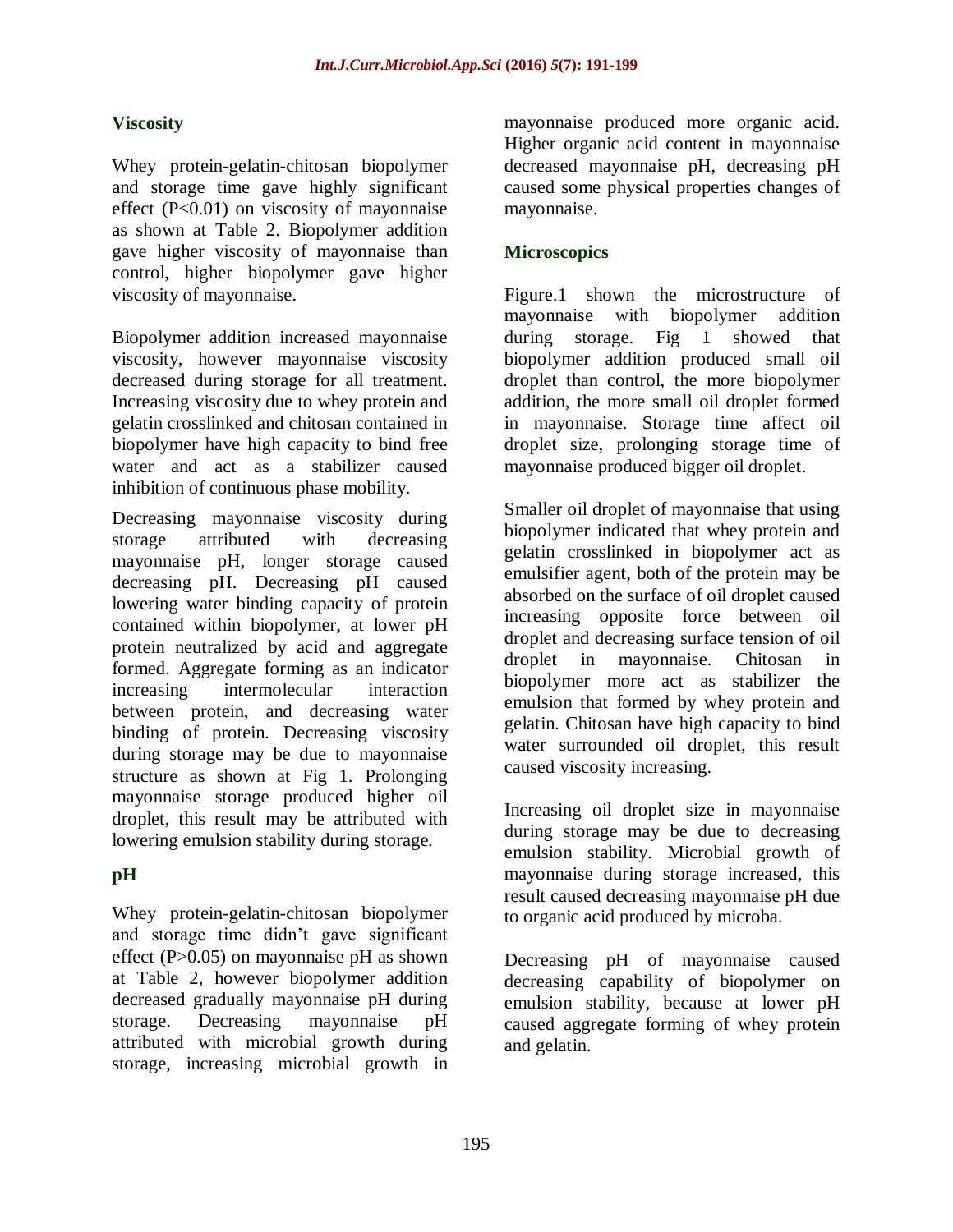## *Int.J.Curr.Microbiol.App.Sci* **(2016)** *5***(7): 191-199**

| Materials (%)     | P <sub>0</sub> | P1    | P2    | P3    |
|-------------------|----------------|-------|-------|-------|
| Soy bean oil      | 81,82          | 81,82 | 81,82 | 81,82 |
| Yolk              | 5,46           | 5,46  | 5,46  | 5,46  |
| Apple vinegar     | 5,46           | 5,46  | 5,46  | 5,46  |
| Water             | 5,46           | 4,46  | 4.26  | 3,26  |
| Sugar             | 0.9            | 0,9   | 0.9   | 0,9   |
| Salt              | 0.9            | 0.9   | 0.9   | 0.9   |
| <b>Biopolymer</b> | 0              |       | 2     | 3     |

# **Table.1** Formulation of mayonnaise

# **Table.2** Physical properties of mayonnaise

 $\overline{a}$ 

| <b>Biopolyme</b><br>$r$ (%) |          |      | $0$ (control) |      |      |      |      |      |          |      |      |       |      |      |      |      |
|-----------------------------|----------|------|---------------|------|------|------|------|------|----------|------|------|-------|------|------|------|------|
| <b>Storage</b><br>(weeks)   | $\bf{0}$ | ∍    | 4             | n    | 0    |      |      |      | $\bf{0}$ |      | 4    | o     | 0    |      | 4    | 6    |
| <b>Emulsion</b>             | 71.8     | 51.5 | 33.7          | 23.5 | 81.9 | 62.7 | 44.5 | 33.7 | 91.9     | 81.1 | 71.6 | 56.89 | 98.9 | 81.4 | 80.4 | 71.4 |
| stability                   |          | Q    |               | 0    | 4    |      |      | 0    | 4        | q    | 4    |       |      |      |      | ◠    |
| <b>Emulsion</b>             | 72.9     | 72.5 | 78.8          | 81.6 | 75.6 | 75.7 | 81.4 | 82.6 | 78.6     | 89.5 | 90.9 | 93.54 | 82.6 | 93.9 | 94.5 | 96.3 |
| activity                    |          | ◠    | $\theta$      |      |      |      | ◠    |      | $\sim$   |      |      |       | ◠    | 4    | 6    |      |
| <b>Viscosity</b>            | 48.4     | 41.5 | 27.4          | 13.9 | 61.8 | 42.8 | 31.9 | 20.1 | 70.6     | 45.3 | 41.3 | 31.17 | 80.0 | 48.5 | 45.8 | 42.7 |
|                             |          |      | 3             | −    | 3    |      |      |      | $\Omega$ |      | ⌒    |       | 0    | −    | 3    | 3    |
| pН                          | 5.1      | 4.8  | 4.7           | 4.3  | 5.3  | 5.0  | 4.6  | 4.2  | 5.2      | 5.0  | 4.8  | 4.2   | 5.2  | 5.0  | 4.7  | 4.3  |

# **Table.3** Particles size of mayonnaise

| Storage (weeks) |        |        |        |        |
|-----------------|--------|--------|--------|--------|
| Biopolymer (%)  |        |        |        |        |
|                 | 106.40 | 110.06 | 112.58 | 115.29 |
|                 | 95.82  | 108.09 | 109.58 | 110.53 |
|                 | 82.90  | 83.36  | 100.16 | 102.72 |
|                 | 38.66  | 68.45  | 92.11  | 95.82  |

# **Table.4** Total microbe of mayonnaise during storage (log CFU/ml/g)

| Storage (weeks) |      |      |      |      |
|-----------------|------|------|------|------|
| Biopolymer (%)  |      |      |      |      |
|                 | 3.64 | 5.82 | 6.63 | 7.47 |
|                 | 2.92 | 4.93 | 5.24 | 6.15 |
|                 | 2.26 | 4.34 | 5.10 | 6.66 |
|                 | 2.21 | 2.25 | 2.46 | 5.58 |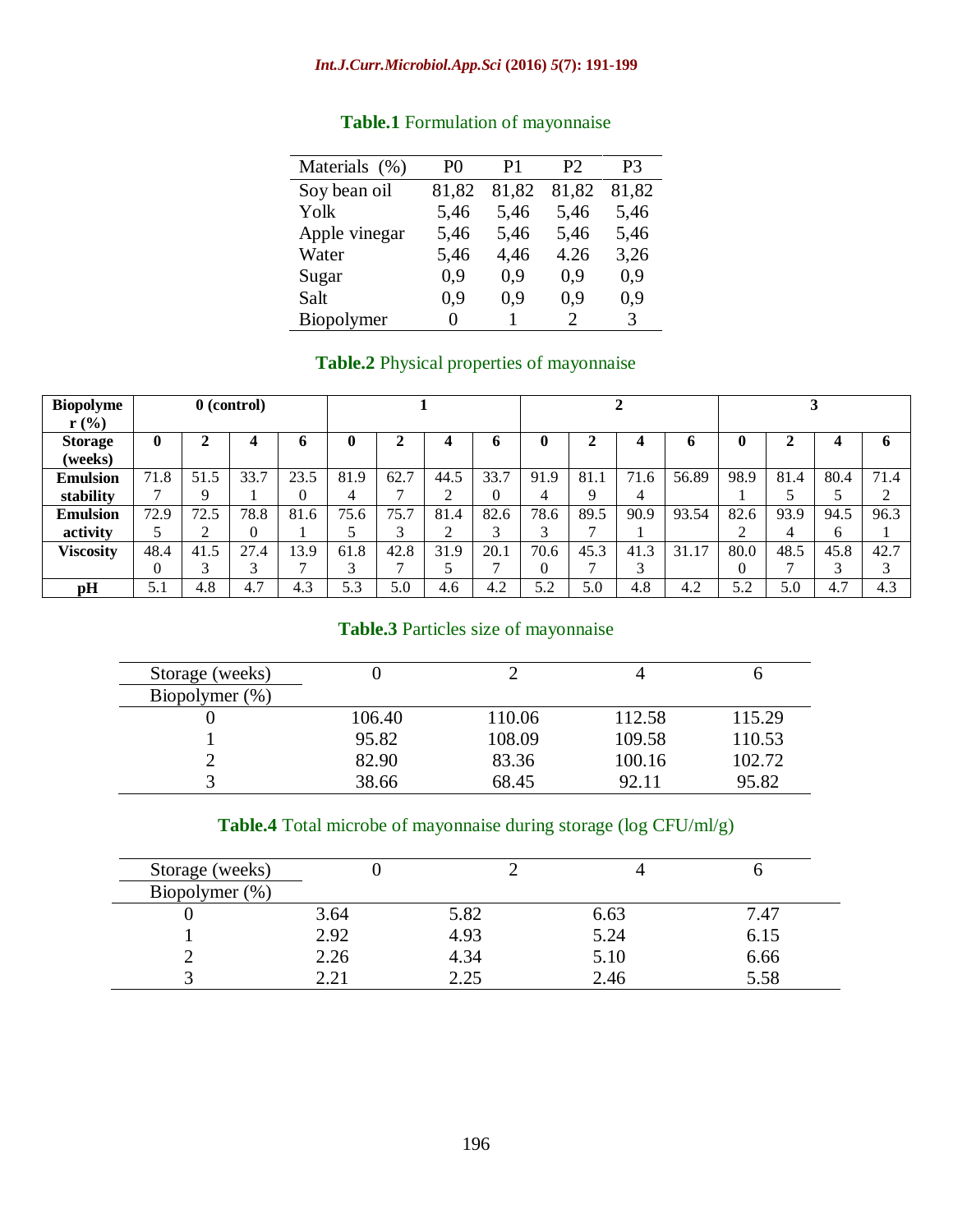

**Fig.1** Microscopic of mayonnaise contained biopolymer during storage.

- a.Fresh mayonnaise (control) b.Fresh mayonnaise, 1% biopolymer c.Fresh mayonnaise, 2% biopolymer d.Fresh mayonnaise, 3% biopolymer e.Storage mayonnaise, (control) f.Storage mayonnaise, 1% biopolymer g.Storage mayonnaise, 2% biopolymer
- h.Storage mayonnaise, 3% biopolymer

#### **Fig.2** Particle size of mayonnaise



#### **Particles size**

The result of analysis of varian showed that biopolymer addition and storage time gave highly significant effect (P<0.01) on particles size of mayonnaise as shown at Table 3 and Fig 2. Biopolymer of whey protein and gelatin crosslink and chitosan act as emulsifier and stabilizer agent in mayonnaise, the higher addition of biopolymer, the smaller particle size of mayonnaise. This result indicated that there

are some intensive interaction between biopolymer and mayonnaise component. These interactions prevent enlargement aggregate and ion droplet forming in mayonnaise. However, Its ability to maintain small aggregate during storage was decreased. This result may be attributed with pH changes and increasing microbial growth during storage of mayonnaise. Decreasing pH caused decreasing ability of biopolymer to prevent enlargement of mayonnaise particle size during storage.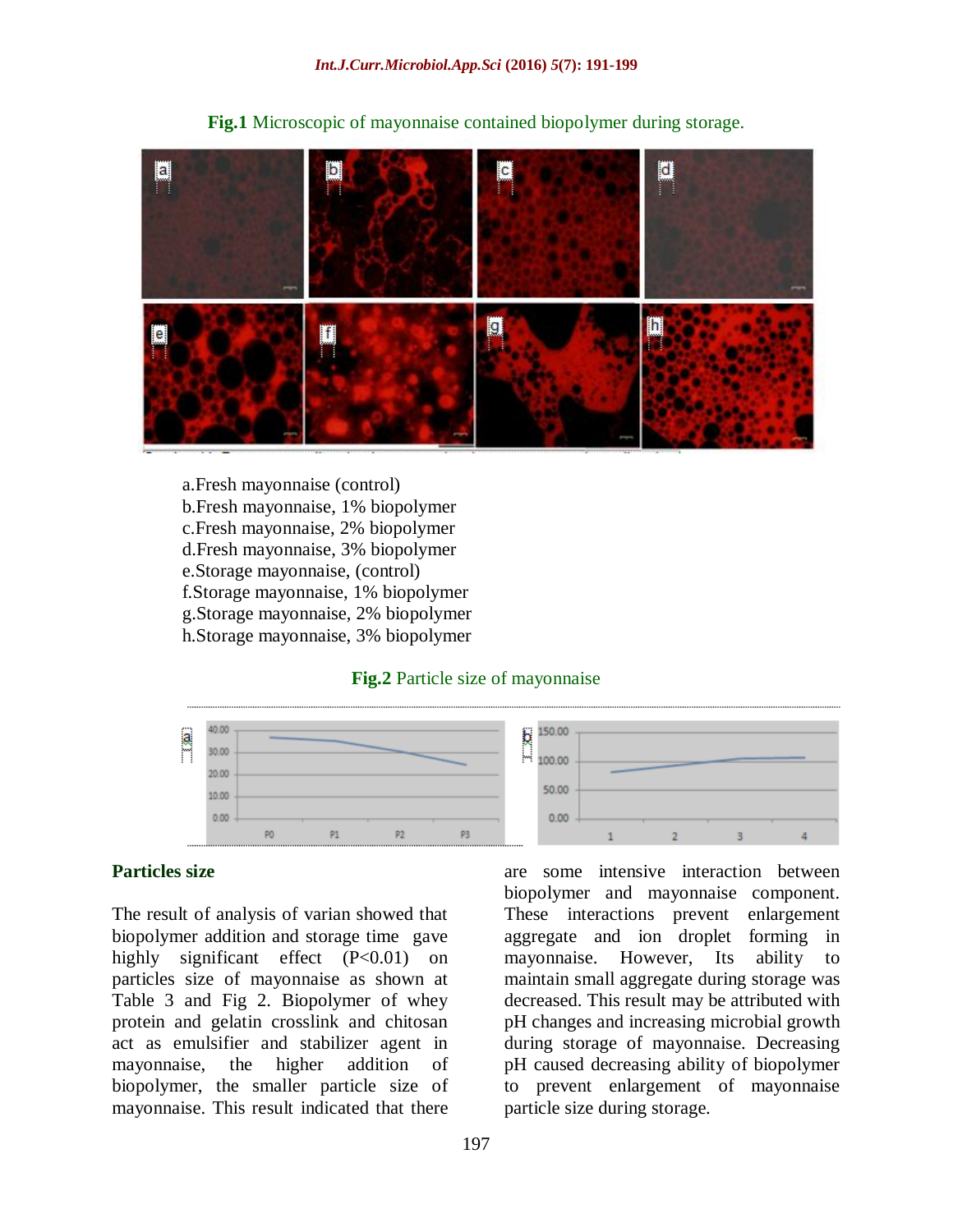## **Total microbe**

The result of analysis ANOVA showed that biopolymer addition and storage time gave highly significant effect (P<0.01) on total of microbe in mayonnaise as shown at Table 4. The higher biopolymer addition, the higher antimicrobial activity of biopolymer to retard microbial growth during storage of mayonnaise, prolonging storage of mayonnaise increased microbial growth of mayonnaise.

Antimicrobial activity of the biopolymer attributed with antimicrobial properties of chitosan, it is a positive charge polycationic that capable to inhibit bacteria and mold growth (Chaiyakosha *et al*., 2007), positive charge of amino acid in chitosan capable to interacted with negative charge at microbial cell membrane caused destroying lipoprotein layer and intracellular material, chitosan as oligomer capable to penetrate in intracellular to inhibit transformation from DNA to RNA and inhibition nutrient transport via cell wall protection (Killay, 2013; Pereda, 2011).

It concluded that biopolymer of whey protein-gelatin-chitosan capable to stabilize emulsion stability and emulsion index, increased viscosity, decreased particle size, oil droplet size and microbial growth in mayonnaise during storage. Biopolymer addition at 3% gave better physical and microbial properties of mayonnaise.

## **References**

- Aluko, R.E., T. McIntosh. 2005. Limited enzymatic proteolysis the level of incorporation of canola proteins into mayonnaise. *Innovative Food Sci. Emerg. Technol.,* 6: 195-202.
- Chaiyakosha, S., W. Charernjirtragul, K. Umsakul and V. Vuddhakul. 2007. Comparing the Efficiency Of Chitosan With Chlorine For Reducing Vibrio

Parahaemolyticus In Shrimp. *Food Control*, 18: 1031-1035.

- Cho, S.M, K.S. Kwak, D.C. Park, Y.S. Gu, C.I. Ji, D.H. Jang, Y.B. Lee and S.B. Kim. 2004. Processing Optimization and Functional Properties of Gelatin from Shark (Isurus oxyrinchus) Cartilage. *Food Hydrocolloids,* 18: 573– 579.
- Cruz, S.H., G.A.G. Pereira and S.A. Romero. 2012. Purification, Characterization and Structural Determination of Chitinase Produced by Moniliopthora perniciosa. *Annals of Brazilian Acad. Sci.,* 84(2) : 469-486.
- Davis, C., Reeves. 2002. High value opportunities from the chicken egg. A report for Rural Industries Research and Development Corporation. RIRDC Publication 02 (094): 61.
- Dickinson, E. 1992. Hydrocolloids at interfaces and the influence on the properties of dispersed systems. *Food Hydrocolloids,* 17: 25-39.
- El–Kheir, M.K.S., A.E.G. Yagoub and A.A.A. Baker. 2008. Emulsion-Stabilizing Effect of Gum from Acacia senegal (L) Willd. The Role of Quality and Grade of Gum, Oil Type, Temperature, Stirring Time and Concentration, *Pakistan J. Nutri.,* 7: 395-399.
- Fardiaz, Srikandi. 1993. Analysis Microbiology Fod. Jakarta : PT.Raja Grafindo Persada
- Gaonkar, G.R. Koka, K. Chen and B. Campbell. 2010. Emulsifying functionality of enzyme modified milk proteins in O/W and mayonnaise-like emulsions. *African J. Food Sci.,* 4(1): 016-025.
- Hernandez-Balada, E.M.M., Taylor, J.G. Phillips, W.N. Marmer and E.M. Brown. 2009. Properties of Biopolymers Produced by Transglutaminase Treatment of Whey Protein Isolate and Gelatin. *J. Biores. Technol.,* 100: 3638– 3643.
- Koocheki, A., Kadkhodaee, R. 2009. Effect of Alyssum homolocarpum Seed Gum,